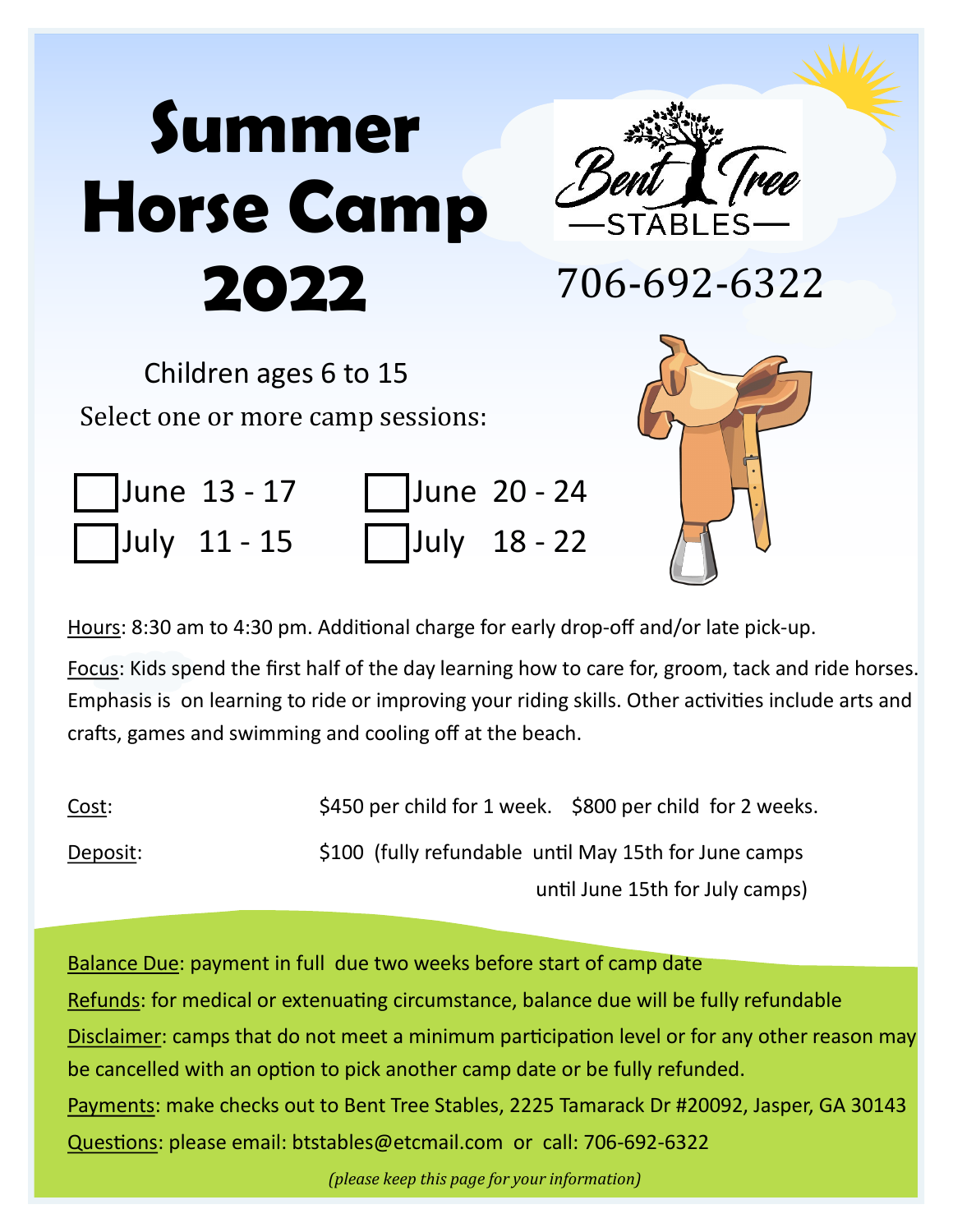# Summer Camp Information & Guidelines:

#### **Things to wear / things to bring:**

- Please wear long pants (jeans or riding pants; No sweat pants or spandex pants) Clothes must be able to get dirty (we will be washing horses)
- A comfortable T-shirt or collar shirt (no spaghetti straps or low cut shirts)
- Bathing suit and flip-flops, with optional change of clothes (clean and dry)
- Sunscreen & bug spray
- Closed toe shoes with non-slip soles: (boots with a heel; tennis shoes, etc.)
- A helmet if the rider owns one (MUST BE ASTM/SEI or we will supply one if needed)
- Daily bagged lunch (we have a refrigerator and bottled water)

#### **Tipping:**

Although tipping is not necessary, we acknowledge that some of the parents do like to tip the camp counselors in appreciation for any special care or attention given to their camp child. And the camp counselors do appreciate it as well.

If you feel like tipping the camp counselors, you may either (1) give an amount to the stable master for equal distribution to all of the counselors; or (2) you may earmark an amount for a particular counselor and give it directly to that counselor or to the stable master who will make sure he/she gets it.

In the past tips have ranged from between \$20 to \$100 for the camp week.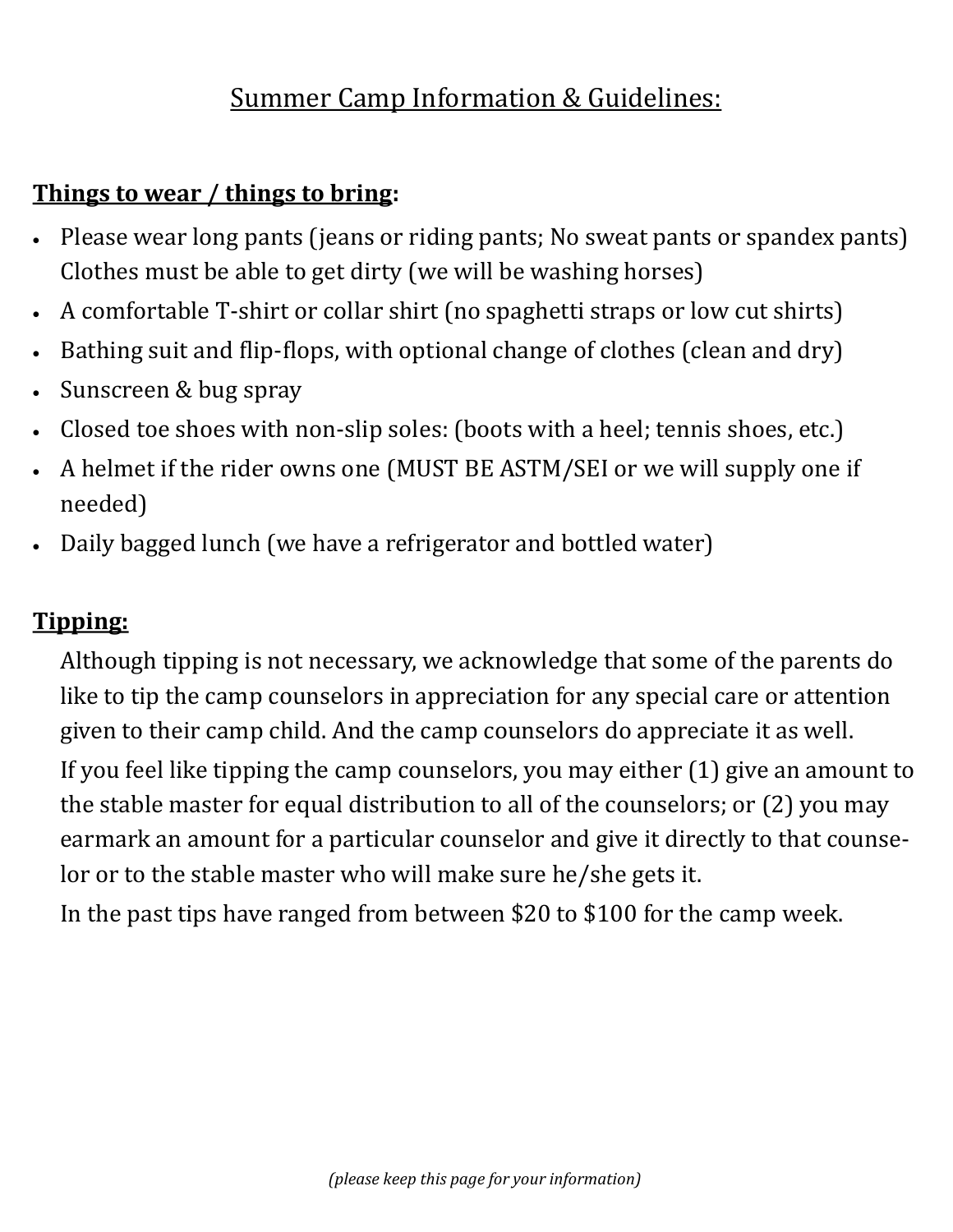# **Summer Camp Registration:**

|              |                                                        | <b>Date(s):</b> $\Box$ June 13 - 17 $\Box$ June 20 - 24 $\Box$ July 11 - 15 $\Box$ July 18 - 22 |                                                                                                                        |
|--------------|--------------------------------------------------------|-------------------------------------------------------------------------------------------------|------------------------------------------------------------------------------------------------------------------------|
| <b>Child</b> |                                                        |                                                                                                 |                                                                                                                        |
|              |                                                        |                                                                                                 |                                                                                                                        |
|              |                                                        | School Name _________________________Grade ________Birth Date _____/_____/______Age ______      |                                                                                                                        |
|              |                                                        |                                                                                                 | <u> 1989 - Johann Harry Barn, mars and deutscher Stadt and deutscher Stadt and deutscher Stadt and deutscher Stadt</u> |
|              |                                                        |                                                                                                 |                                                                                                                        |
|              | <b>Parent/Guardian - Contact Information #1</b>        |                                                                                                 |                                                                                                                        |
|              |                                                        |                                                                                                 |                                                                                                                        |
|              |                                                        |                                                                                                 |                                                                                                                        |
|              |                                                        |                                                                                                 |                                                                                                                        |
|              |                                                        |                                                                                                 |                                                                                                                        |
|              |                                                        |                                                                                                 |                                                                                                                        |
|              | <b>Parent/Guardian - Contact Information #2</b>        |                                                                                                 |                                                                                                                        |
|              |                                                        |                                                                                                 |                                                                                                                        |
|              |                                                        |                                                                                                 |                                                                                                                        |
|              |                                                        |                                                                                                 |                                                                                                                        |
|              |                                                        |                                                                                                 |                                                                                                                        |
|              |                                                        |                                                                                                 |                                                                                                                        |
|              | <b>Emergency Contact - Alternate Pickup/Release #1</b> |                                                                                                 |                                                                                                                        |
|              |                                                        |                                                                                                 |                                                                                                                        |
|              |                                                        |                                                                                                 |                                                                                                                        |
|              | <b>Emergency Contact - Alternate Pickup/Release #2</b> |                                                                                                 |                                                                                                                        |
|              |                                                        |                                                                                                 |                                                                                                                        |
|              |                                                        |                                                                                                 |                                                                                                                        |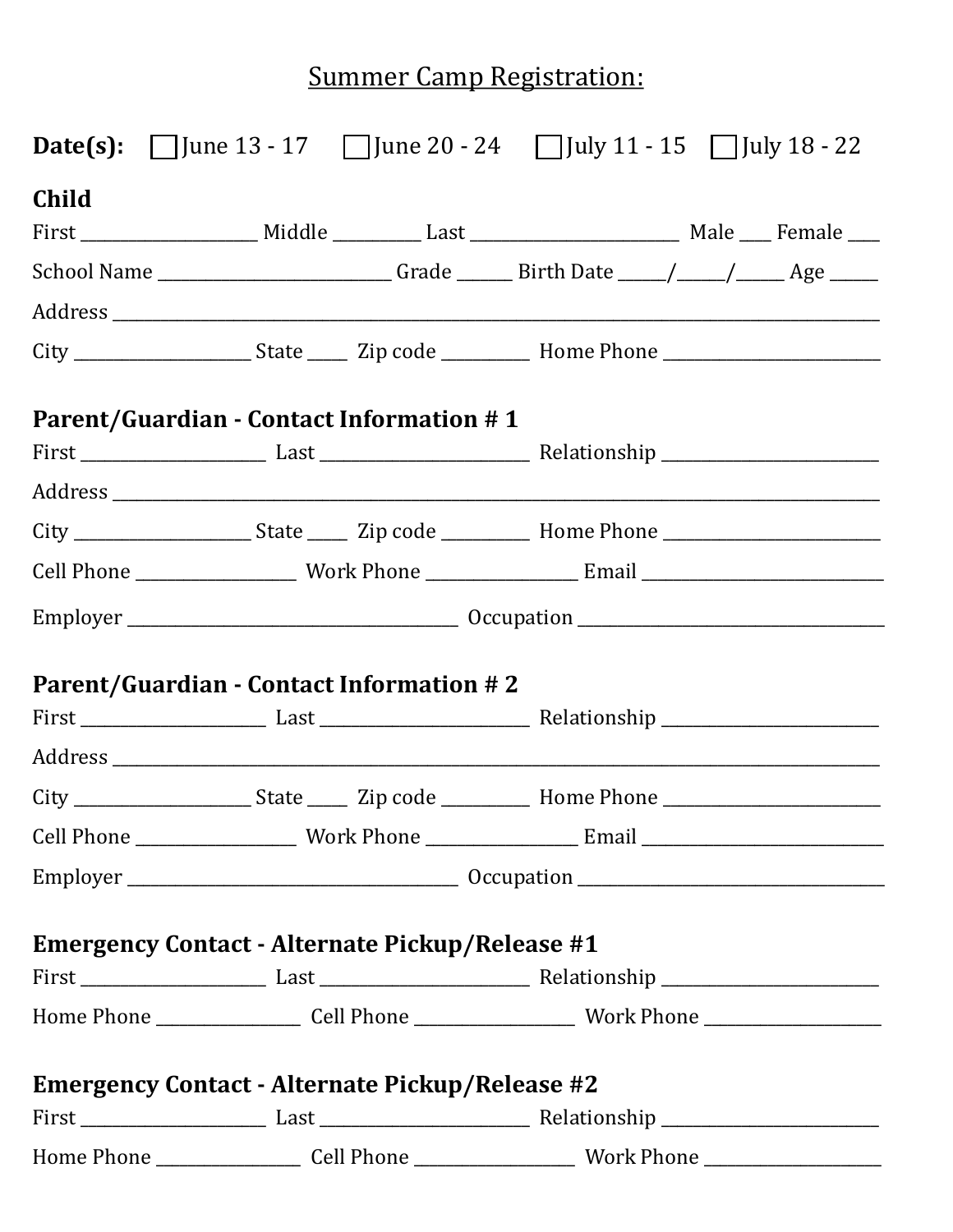## Medical Release Information:

*The purpose of the information listed below is to insure that medical personnel have details of any medical problem which may interfere with or alter treatment.* 

| Is your child presently being treated for an injury or sickness, or taking any form of med- |  |  |  |
|---------------------------------------------------------------------------------------------|--|--|--|
| ication for any reason? Yes ___ No ___ If yes, explain                                      |  |  |  |

**\_\_\_\_\_\_\_\_\_\_\_\_\_\_\_\_\_\_\_\_\_\_\_\_\_\_\_\_\_\_\_\_\_\_\_\_\_\_\_\_\_\_\_\_\_\_\_\_\_\_\_\_\_\_\_\_\_\_\_\_\_\_\_\_\_\_\_\_\_\_\_\_\_\_\_\_\_\_\_\_\_\_\_\_\_\_\_\_\_\_\_\_\_\_\_\_\_\_\_\_\_\_\_\_\_\_\_\_\_**

**\_\_\_\_\_\_\_\_\_\_\_\_\_\_\_\_\_\_\_\_\_\_\_\_\_\_\_\_\_\_\_\_\_\_\_\_\_\_\_\_\_\_\_\_\_\_\_\_\_\_\_\_\_\_\_\_\_\_\_\_\_\_\_\_\_\_\_\_\_\_\_\_\_\_\_\_\_\_\_\_\_\_\_\_\_\_\_\_\_\_\_\_\_\_\_\_\_\_\_\_\_\_\_\_\_\_\_\_\_**

| Is your child allergic to any type of food or medication? Yes ___ No ___ If yes, explain |  |  |
|------------------------------------------------------------------------------------------|--|--|
|------------------------------------------------------------------------------------------|--|--|

**Please list any medical problems, including any requiring maintenance medication (e.g. Diabetic, Asthma, Seizures, etc.):** 

| <b>Medical Problem</b> | <b>Required Treatment</b> | <b>Call paramedic?</b> |  |
|------------------------|---------------------------|------------------------|--|
|                        |                           | Yes / No               |  |
|                        |                           | Yes / No               |  |
|                        |                           | Yes / No               |  |

#### **Insurance Information:**

| Policy Number | Health Insurance Provider ________________ |
|---------------|--------------------------------------------|
|               |                                            |
| Address       |                                            |
| Phone         | <b>Hospital Preference</b>                 |

I understand that I will be notified in the case of a medical emergency involving my child. In the event that I cannot be reached, I authorize the calling of a doctor and the providing of necessary medical services in the event my child is injured or becomes ill.

Parent's / Guardian's Initials \_\_\_\_\_\_\_\_\_\_\_\_\_\_\_\_\_

I understand that Bent Tree Community, Inc. and K-COMP Consulting, Inc. dba Bent tree Stables will not be responsible for any medical expenses that may incur, but that such expenses will be my responsibility as parent/guardian.

Parent's / Guardian's Initials \_\_\_\_\_\_\_\_\_\_\_\_\_\_\_\_\_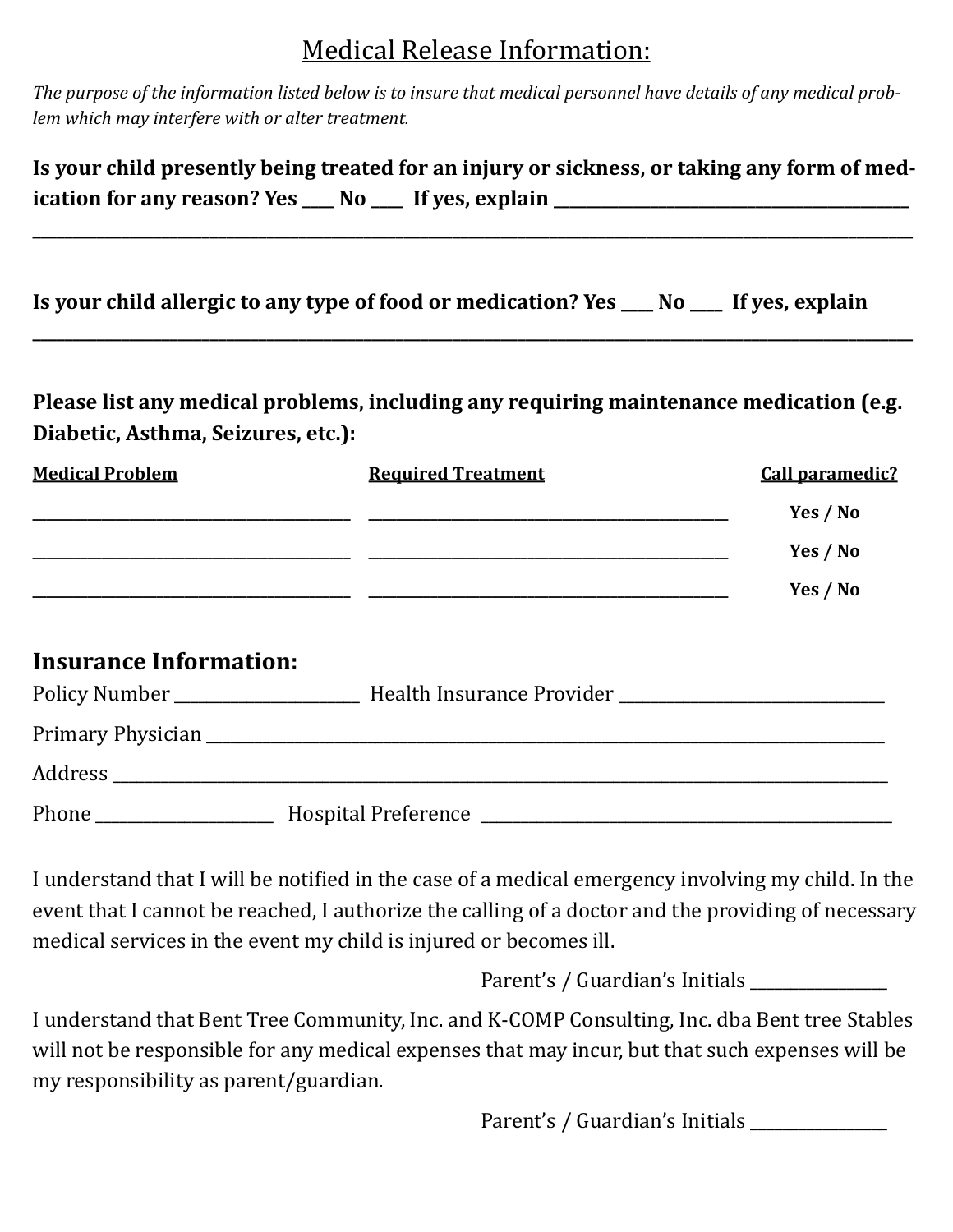# Additional Information:

#### **Lunch and hydration:**

I understand that I should provide my child with a bagged lunch every day and that my child will have approximately a thirty minute lunch that will be supervised. I also am aware that included within the tuition fee, my child will be provided an unlimited amount of bottled water, juice or gatorade; however, I understand that it is suggested that I send my child with a drink of their choice everyday.

|                                                           | Parent's / Guardian's Initials |
|-----------------------------------------------------------|--------------------------------|
| How did you hear about the Bent Tree Stables Summer Camp: |                                |
|                                                           |                                |

Echo \_\_\_\_ Smoke Signals \_\_Website \_\_\_\_ Flyers \_\_\_\_ Word of Mouth \_\_\_\_ Other \_\_\_\_\_\_\_\_\_\_\_

# Terms of Agreement:

#### **Photo Release:**

I hereby give permission for my child to be photographed during the Bent Tree Stables Summer Camp. I understand the photos will be used to keep a journal of activities, to share during power point presentations and/or reports to our community members and for promotional purposes including flyers, brochures and on the Internet. I understand that although my child's photograph may be used for advertising, his or her identity will not be disclosed. I do not expect compensation and that all photos are the property of Bent Tree Stables and its affiliates.

Parent's / Guardian's Initials \_\_\_\_\_\_\_\_\_\_\_\_\_\_\_\_\_

#### **Transportation Release:**

I hereby give permission for my child to be transported to and from the Bent Tree Stables to the Bent Tree Aquatic Center or to the Lake Tamarack Beach during the Bent Tree Stables Summer Camp for the purpose of supervised swimming and recreation. Drivers will be either Bent Tree staff, Bent Tree Stables staff, camp counselors or a parent or guardian of a camper.

Parent's / Guardian's Initials \_\_\_\_\_\_\_\_\_\_\_\_\_\_\_\_\_